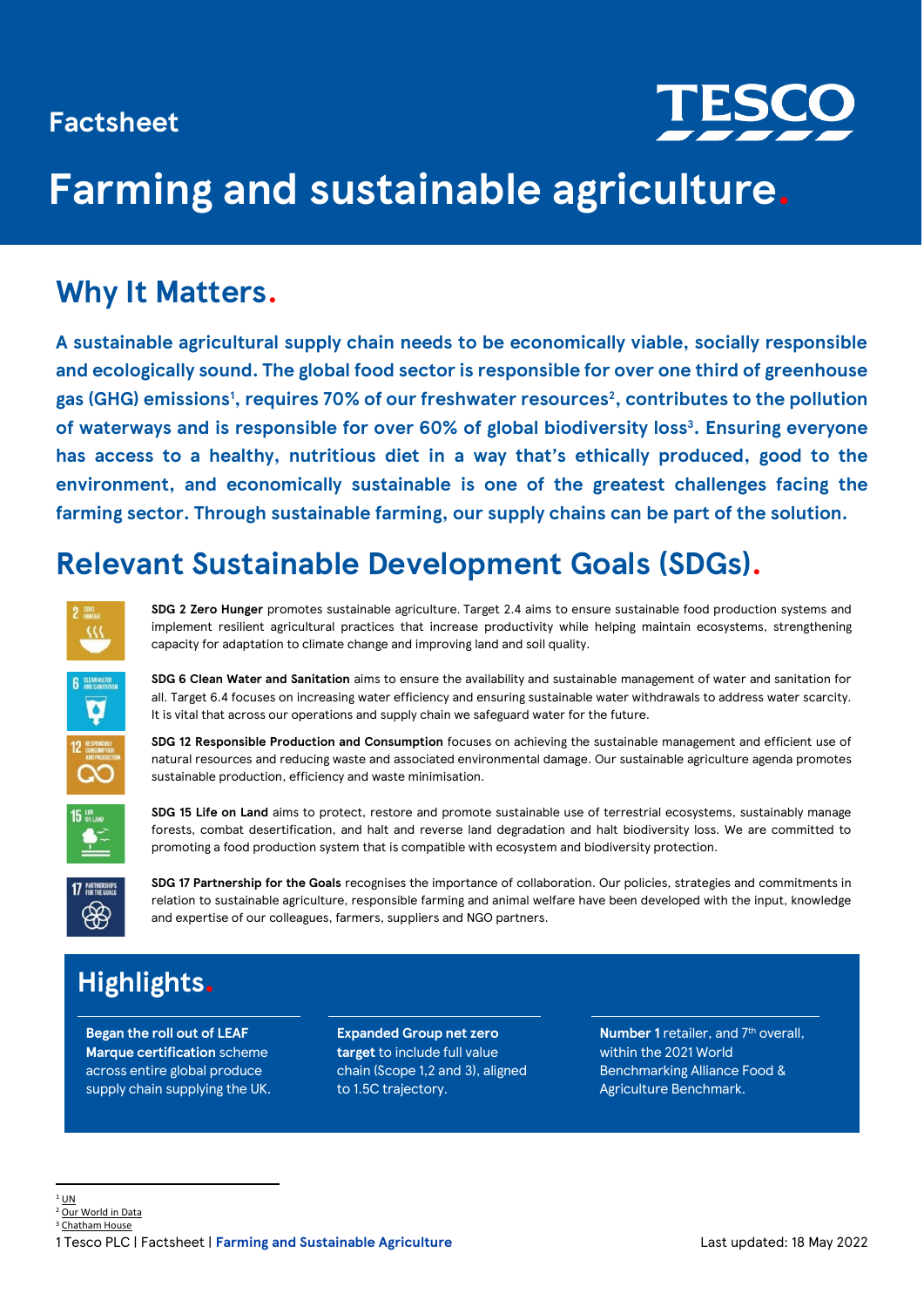# **Our Approach.**

**Our sustainable agriculture and responsible farming agenda promotes food production that is compatible with protecting the climate, biodiversity, water resources and soil health while also being ethical and economically sustainable.**

We expect all our largest suppliers to have their own sustainable agriculture strategies which address their most material farm-level impacts and risks, and we work with them to share best practice and build farm-level management plans to improve environmental, economic and welfare outcomes.

Knowledge in the area of sustainable agriculture and responsible farming is constantly developing, with growing awareness of the relevant factors, inter-dependencies and trade-offs. Tesco works to navigate these complexities, looking to determine the most valuable role we can play in transforming the food production system to work with the environment, whilst ensuring high animal welfare standards and supporting farmers commercially.

We are taking action to promote sustainable agriculture, animal welfare and protect nature by:

#### **Supporting farmers**

Our aim is to be British agriculture's most trusted partner, to secure the future of farming, food and fisheries. We work with tens of thousands of suppliers and producers to offer quality, healthy and sustainable products at affordable prices, including:

- **Promoting sustainable production** through the Tesco Sustainable Farming Groups (TSFG) and Agriculture Produce Forums by sharing best practice, coordinating trials, supporting with data collection and benchmarking and supporting the cost of new innovations.
- − **[Supporting farmers and suppliers](https://www.tescoplc.com/blog/supporting-our-farmers-and-suppliers/)** to help to protect our supply chains from the headwinds we're currently experiencing and build confidence in the short-term so that our supplier partners can invest and plan for the future. This is especially important when it comes to sustainability and innovation – two key ingredients for long-term growth in the food sector. For example, in May w[e announced £10m in extra funding](https://www.tescoplc.com/news/2022/tesco-announces-10m-support-for-uk-pig-industry/) for UK pig farmers as the industry continues to face challenges related to increases in on-farm costs including feed such as wheat and soya. We've also set up a fair and transparent feed cost model for our own brand egg and poultry suppliers which adjusts to price changes

in the market and provides suppliers with the protection and security they need when buying feed.

- − **Fostering collaboration and knowledge sharing through our TSFGs** by designing 'sustainability scorecards' which our farmers use to measure progress and benchmark across a range of key metrics, including production, animal welfare, antibiotic use and the environment.
- − **Encouraging innovation, research and development**  by supporting some of the most promising early-stage agri-tech innovators through th[e Tesco Agri-T Jam](https://worldagritechinnovation.com/tesco-agri-t-jam-2021/) and pairing pioneering start-ups with Tesco suppliers through [Innovations Connections.](https://www.tescoplc.com/news/2022/tesco-opens-up-supply-chain-to-sustainability-start-ups/)
- − **Communicating and connecting with suppliers through the Tesco Supplier Network**, an online community that enables suppliers to discuss sustainable practices.

 $\Box$ 

**See how we are supporting farmers to improve sustainable practices [here.](https://www.tescoplc.com/sustainability/planet/farming-agriculture/)**

#### **Ensuring high animal welfare standards**

Rearing livestock well and ensuring that high welfare standards apply throughout the animal's life are vital to ensuring high quality products we can be proud of. We also recognise the importance of animal health as part of an overall approach to minimising farm gate losses and net food wastage.

- − **Tesco Welfare Approved (TWA) livestock requirements,** which are species specific and follow the Five Freedoms proposed by the Farm Animal [Welfare Committee,](https://www.gov.uk/government/groups/farm-animal-welfare-committee-fawc) ensure transparency across our supply chains and are designed and regularly reviewed to drive improvement.
- − **All farms must comply with a recognised farm assurance scheme**, such as Red Tractor, in addition to meeting our TWA requirements.
- − We are committed to the **reduction in antibiotic usage** as part of the Food Industry Initiative on Antimicrobials (FIIA) and publicly [report progress.](https://www.tescoplc.com/sustainability/documents/policies/antibiotics/)
- − We **do not support, commission or carry out animal testing** on any of our products or the ingredients they contain, and nor do our suppliers on our behalf.

**Read about our approach to animal welfare [here.](https://www.tescoplc.com/media/757848/tesco-animal-health-and-welfare-reporting-202021.pdf)**

#### **Protecting nature and regenerating our soils**

Tesco is committed to protecting and restoring nature as we strive to tackle both the climate and nature crises. Through habitat creation and regenerative farming practices, both biodiversity and soil health can be improved, both of which are critical for food production, security and resilience. To support the transition to regenerative practices we are: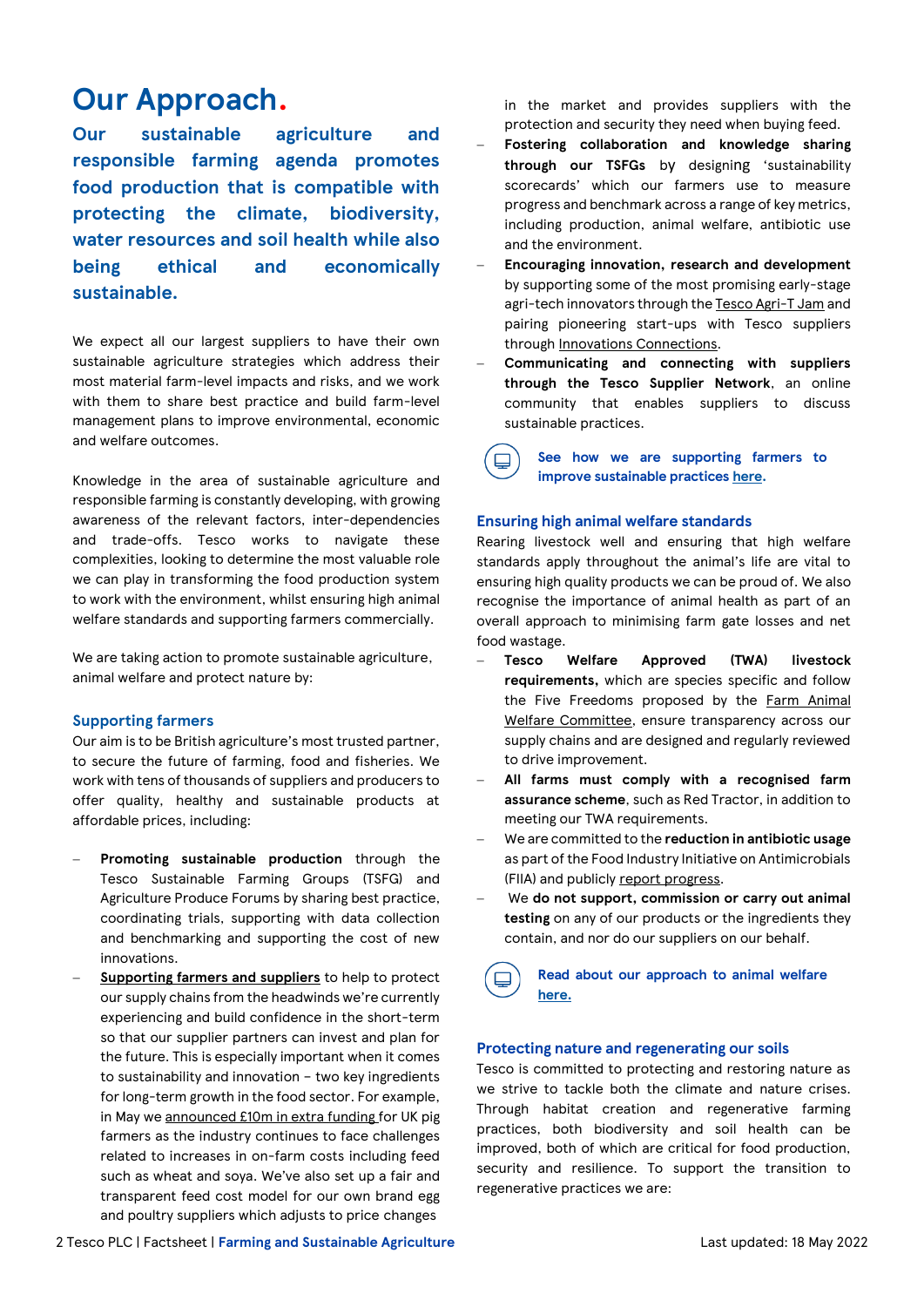- − **Strengthening the environmental standards for our products** with the adoption of the globa[l LEAF Marque](https://www.tescoplc.com/news/2021/tesco-strengthens-environmental-standards-for-its-growers-with-adoption-of-global-leaf-marque-standard/)  [Standard.](https://www.tescoplc.com/news/2021/tesco-strengthens-environmental-standards-for-its-growers-with-adoption-of-global-leaf-marque-standard/) Implementation of the LEAF Marque is currently being rolled out across our entire global produce supply chain, with all UK growers to be certified by the end of 2022 and the rest of our global grower base from 2023, with the aim of completing the transformation by 2025.
- − **Collaborating to transform the industry** by supporting on-farm tools like [the Sustainable Food](https://sustainablefoodtrust.org/key-issues/sustainability-metrics/the-global-farm-metric/)  [Trust's Global Farm Metric](https://sustainablefoodtrust.org/key-issues/sustainability-metrics/the-global-farm-metric/), working with the [Taskforce on Nature-Related Financial Disclosures](https://tnfd.global/) (TNFD) and [Science-Based Targets for Nature](https://sciencebasedtargets.org/about-us/sbtn)  [initiative](https://sciencebasedtargets.org/about-us/sbtn) to ensure businesses around the world can accurately report and account for nature loss in our supply chains.
- − **Working with WWF and the retail sector** to halve the environmental impact of the average UK shopping basket by spearheading WWF's Sustainable Basket Metric, promoting industry-wide change across our agricultural supply chains.
- − **Helping our agricultural suppliers improve their impact measurement** through tools such as th[e Cool](https://coolfarmtool.org/coolfarmtool/)  [Farm Tool,](https://coolfarmtool.org/coolfarmtool/) funding farmers from our Tesco Sustainable Lamb Group (TSLG) and Tesco Sustainable Beef Group (TSBG) to calculate their carbon footprint with **[Agrecalc](https://www.agrecalc.com/)** and the carbon assessment consultancy we provide for our [Tesco Sustainable](https://www.tescoplc.com/sustainability/planet/farming-agriculture/)  [Dairy Group \(TSDG\).](https://www.tescoplc.com/sustainability/planet/farming-agriculture/)
- − **Working with our suppliers to protect and regenerate soil structure and reduce erosion** with soil-friendly on-farm practices, such as cover cropping. As an example, we have worked with our biggest potato supplier in the UK, Branston, to subsidise cover crops for farmers across 420 hectares of potato fields.
- Driving collective industry action to protect our waterways and riparian habitats, including through [Courtauld 2030 Commitment.](https://wrap.org.uk/taking-action/food-drink/initiatives/courtauld-commitment)

**Read about our approach to tackling deforestation [here.](https://www.tescoplc.com/sustainability/taking-action/environment/tackling-deforestation/)**

#### **Working collaboratively to protect global water sources**

As a key signatory to th[e Courtauld 2030 Commitment,](https://wrap.org.uk/taking-action/food-drink/initiatives/courtauld-commitment) we are aiming for 50% of all fresh food in the UK to be sourced from areas of sustainable water management by 2030. In support of this ambition we:

- − **Support WWF and the Rivers Trusts** in catchment scale action in key landscapes across the UK and globally. For example, we work with the Wye & Usk [Foundation](https://www.wyeuskfoundation.org/) to support action on water pollution in the region.
- − **Use the [WWF Water Risk filter](https://waterriskfilter.org/)** to increase resilience to flood and drought across our global supply base.

Support our suppliers to deploy nature-based solutions to prevent water pollution, including riparian tree planting, constructed wetlands and buffer zones.

### **Taking action on climate change**

Agriculture and food production accounts for around 30% of Tesco's carbon footprint, although measuring the impact at an individual farm level is complex. To take action to reduce the global GHG emissions associated with agriculture, we:

- **- Set science-based targets in line with a 1.5°C trajectory** and will shortly be publishing our end-toend roadmap to net zero, detailing the key actions that we will take to achieve our ambition.
- − **Ask our first-tier suppliers to measure and report their carbon footprint**, commit to net-zero, set science-based targets, and switch to renewable electricity sourcing for their own operations. In 2021 we partnered with WWF to release [Emission Possible,](https://www.wwf.org.uk/emission-possible) a guide to help make it simpler for any business to understand and improve its climate impact.
- − **Work collaboratively with industry** on issues that require collective, scalable action, including through initiatives like Meat in a Net Zero World.
- − **Investigate and support trials** to reduce methane emissions – a potent greenhouse gas emitted by cattle and sheep – by working with suppliers and universities to understand the market readiness of methaneinhibiting technology.

**Read more about our commitment to tackling climate change [here](https://www.tescoplc.com/sustainability/planet/climate-change/)***.*

⊟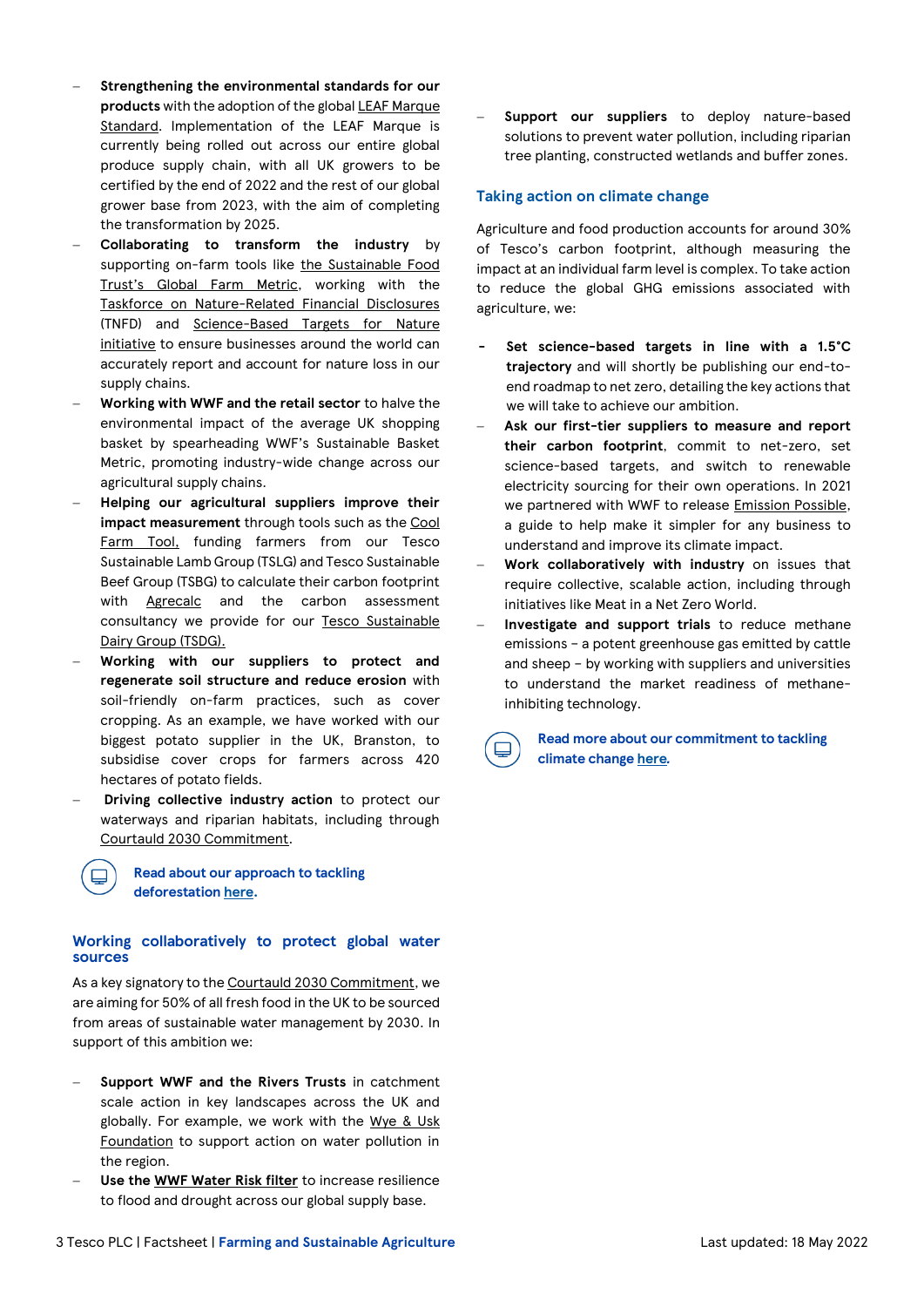# **Awards and Benchmarks.**

# **World Benchmarking Alliance**

The Food and Agriculture Benchmark produced by the WBA assesses 350 keystone companies across the entirety of the food system, from farm to fork. It covers three dimensions where transformation is needed: nutrition, environment and social inclusion. In the 2021 Benchmark we ranked 7<sup>th</sup> overall and first of the food retailers assessed.

### **Business Benchmark on Farm Animal Welfare**

The BBFAW is the leading global measure of farm animal welfare management, policy commitment, performance and disclosure in food companies. In 2021 Tesco retained the Tier 2 band, indicating how integral farm animal welfare is to our business strategy.





# **Performance.**

| <b>Commitment</b>                                                                        | <b>KPIs</b>                                                                                  | 2018/19                                                               | 2019/20        | 2020/21        | 2021/22                           |
|------------------------------------------------------------------------------------------|----------------------------------------------------------------------------------------------|-----------------------------------------------------------------------|----------------|----------------|-----------------------------------|
| <b>Treat all animals in</b><br>our supply chain<br>humanely at all life<br><b>stages</b> | Percentage of audited<br>sites which meet Tesco<br>animal welfare<br>standards               | <b>UK: 86%</b>                                                        | <b>UK: 85%</b> | UK/ROI:<br>87% | <b>UK/ROI: 85%</b> (a)            |
|                                                                                          | Percentage of key<br>suppliers reporting<br>animal health and<br>welfare outcome<br>measures | N/A                                                                   | <b>UK: 88%</b> | <b>UK: 92%</b> | <b>UK/ROI: 99%</b>                |
|                                                                                          | Percentage of cage-<br>free eggs $(c)$                                                       | N/A                                                                   | <b>UK: 82%</b> | <b>UK: 83%</b> | <b>UK/ROI: 86%</b> <sup>(b)</sup> |
| <b>Sustainably source</b><br>our agricultural<br>products                                | Percentage of fresh<br>produce growers<br>certified through LEAF<br>Marque                   | This is a new KPI which we will begin reporting against in<br>2022/23 |                |                |                                   |

(a) Our 2021/22 UK/ROI performance declined slightly from the previous year as we targeted our audits on sites that typically have more welfare challenges, e.g. poultry, to help drive up standards. We work with our independent auditors to ensure that where sites don't fully meet the Tesco Welfare Approved Standards, that plans are put in place to address challenges and prevent reoccurrence of any issues. This is reviewed on an ongoing basis. Where improvement requirements are not met, we stop sourcing from that site.

(b) We have extended our reporting of the percentage of eggs that come from cage-free hens to UK/ROI in 2021/22. Despite the increase in reporting scope, we have continued to improve the percentage of shell eggs that come from cage-free hens against our ambition to be 100% by 2025.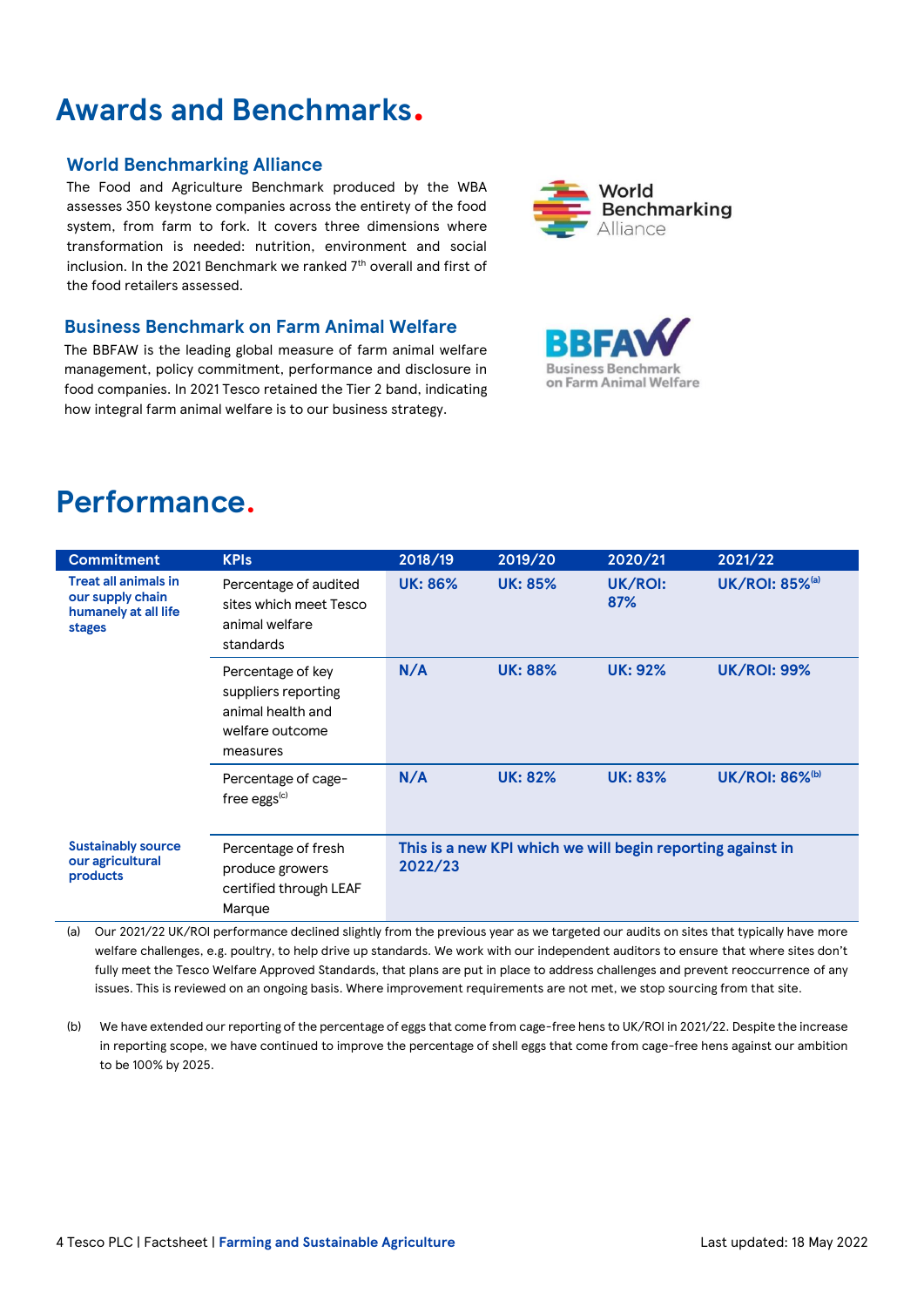# **Retired KPIs.**

In 2021 Tesco announced that we will only be sourcing fresh produce from farms that are LEAF Marque certified – a robust, independently audited and highly respected global environmental standard for agriculture. In moving toward third-party certification, we can be assured that our farmers are meeting our high standards thereby meeting or exceeding our previous KPIs. We are working closely with other certification schemes and advocating for robust environmental standards for livestock. This will ensure our entire supply base is delivering measurable action across our key indicators: climate, water, biodiversity, and soil. In light of this, we have chosen to retire three of our existing KPIs relating to the percentage of key suppliers with robust on farm biodiversity, water management and soil health plans. We will continue to monitor and track these activities but will focus on the roll-out of LEAF Marque certification throughout our global Produce supply chains.

Alongside the development of our KPIs, we are working closely with our suppliers as we develop our decarbonisation pathways in support of our net zero climate ambitions and are developing a Tesco Nature Strategy to ensure we are working towards the Global Goals for Nature.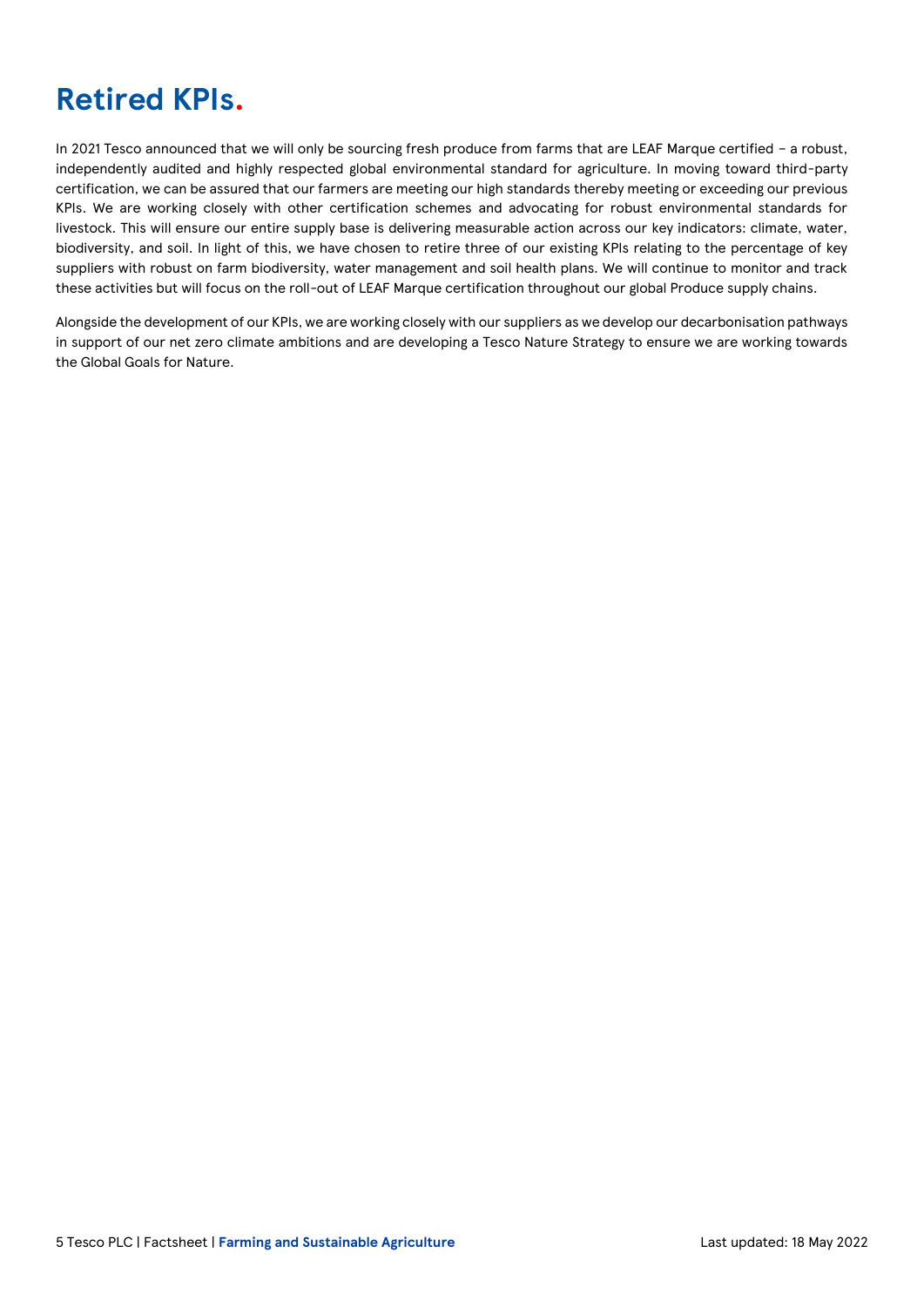# **Methodologies.**

# **How we measure our progress**

### **Percentage of audited sites which meet Tesco animal welfare standards**

As defined by percentage of Tesco Welfare Approved sourcing sites supplying Tesco UK/ROI that received a 'green rating' or better in their independent audit against our animal welfare standards. Two independent audit providers are responsible for auditing our sites to ensure adherence to our animal welfare standards:

– LRQA cover all animal protein sectors except dairy. A risk-based sample of sites are audited against our Tesco specific requirements each year. Outcomes are held by our external data provider, Foods Connected.

– Alltech cover UK dairy. All Tesco Sustainable Dairy Group and Tesco Cheese Group farms are audited annually as part of this process.

### **Percentage of key suppliers reporting animal health and welfare outcome measures**

As defined by percentage of Tesco Welfare Approved UK/ROI suppliers that submit animal health and welfare outcome measure data as requested.

Our suppliers are asked to submit welfare outcome measure data through our external data provider, Foods Connected, biannually (trout and salmon) or monthly (all other species). We closely monitor the data and work in collaboration with our suppliers to identify opportunities for improvement.

#### **Percentage of cage-free eggs**

This KPI refers to the percentage of Tesco Own Brand shell eggs sold in Tesco UK (excluding OneStop) and ROI stores that are sourced from cage-free hens.

### **Percentage of fresh produce growers certified through LEAF Marque**

This KPI will be reported against in 2022/23.

The data is provided at least annually by the LEAF Marque standard, a third-party certification scheme. The data is based on farm audits by trained environmental auditors measuring against at least 10 environmental indicators including climate, soil, water and biodiversity.

# **Looking Ahead.**

We know our customers are concerned about how their food is produced and whilst we are proud of the standards we work to; we always strive to do better. We recognise the important role we can play in transforming the food production system to work with the environment and ensure high animal welfare standards while also supporting farmers commercially. Tesco can play an important role in tackling both the climate and nature crises, and we are developing ambitious strategies for both. Our plan for climate will tackle our Scope 3 emissions, working towards our target of net zero across our value chain by 2050, aligned to 1.5-degrees, while our upcoming nature strategy will look to ensure we are playing our part in tackling biodiversity loss. As international initiatives like the Taskforce on Nature-related Financial Disclosures (TNFD) and Science-Based Targets for Nature gear up to publish guidance for businesses on reporting on nature loss, Tesco is working to ensure we have the tools and information to sign up as soon as they are ready.

# **Commitments and Targets:**

- 100% of key suppliers reporting animal health and welfare outcome measures.
- 100% of eggs will be sourced from cage-free hens by 2025.
- Entire global grower base supplying the UK to be LEAF Marque certified by 2025.
- Net zero across our value chain by 2050.
- 50% of all fresh food to be sourced from areas of sustainable water management by 2030 in support of Courtauld 2030.

# **Read more about our approach**

[Our approach to farming and sustainable](https://www.tescoplc.com/sustainability/planet/farming-agriculture/) agriculture

[Sustainable Basket Metric](https://www.tescoplc.com/sustainability/planet/wwf-partnership/)